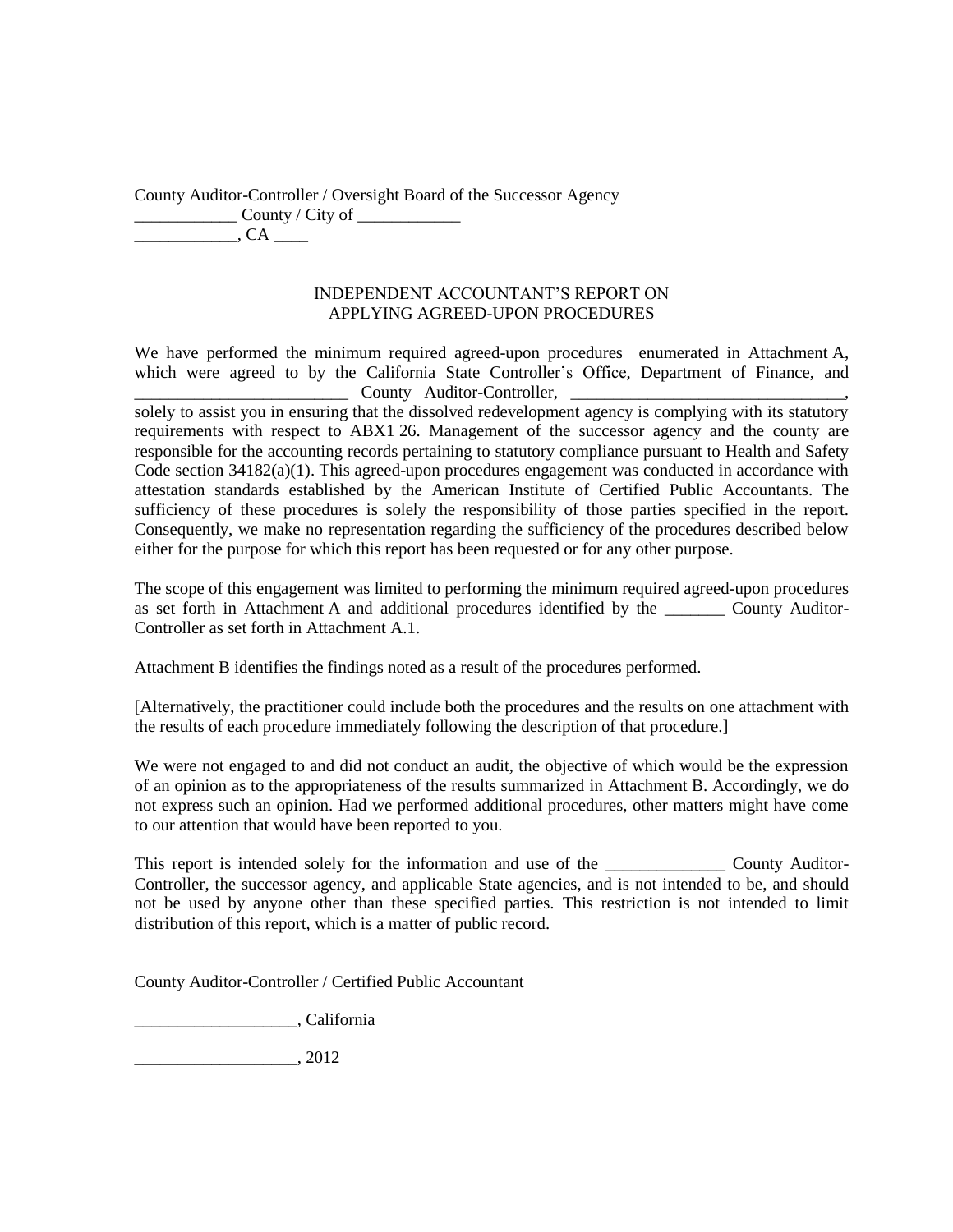# **Attachment A—Agreed-Upon Procedures Engagement Pursuant to ABX1 26, Community Redevelopment Dissolution**

*Purpose: To establish each redevelopment agency's assets and liabilities, to document and determine each redevelopment agency's pass-through payment obligations to other taxing agencies, and to document and determine both the amount and the terms of any indebtedness incurred by the redevelopment agency and certify the initial recognized obligation payment schedule. [Health and Safety Code section 34182(a)(2)]*

In conformity with attestation standards, the language in each separate report for each agency will need to be specific as to the type of documents that were examined in performing the procedure.

## **A. RDA Dissolution and Restrictions**

 $\Box$  For each redevelopment agency dissolved, perform the following:

- 1. Obtain a copy of the enforceable obligation payment schedule (EOPS) for the period of August 1, 2011, through December 31, 2011. Trace the redevelopment project name or area (which ever applies) associated with the obligations, the payee, a description of the nature of the work/service agreed to, and the amount of payments made by month through December 31, 2011, and compare it to the legal document(s) that forms the basis for the obligations. Since amount could be estimated, determine that they are stated as such and that legal documentation supports those estimates.
- 2. Obtain a copy of all amended EOPS filed during the period of January 1, 2012, through June 30, 2012. Trace the redevelopment project name or area (which ever applies) associated with the obligations, the payee, a description of the nature of the work/service agreed to, and the amount of payments to be made by month through June 30, 2012, and compare it to the legal documents that forms the basis for the obligations. Again, since amount could be estimated, determine that they are stated as such and that legal documentation supports those estimates.
- 3. Identify any obligation listed on the EOPS that were entered into after June 29, 2011, by inspecting the date of incurrence specified on Form A of the Statement of Indebtedness filed with the County Auditor-Controller, which was filed on or before October 1, 2011.
- 4. Inquire and specifically state in the report the manner in which the agency did or did not execute a transfer of the Low and Moderate Income Housing Fund to the redevelopment successor agency by February 1, 2012. Procedures to accomplish this might include changing the name of the accounting fund and related bank accounts that are holding these assets for the successor agency. If the successor agency is a party other than the agency that created the redevelopment agency, an examination of bank statements and changing of account titles and fund names evidencing such transfer will be sufficient.
- 5. Inquire and specifically state in the report how housing activities (assets and functions, rights, powers, duties, and obligations) were transferred and the manner in which this agency did or did not execute a transfer. Procedures to accomplish this might include changing the name of the accounting fund and related bank accounts that are holding these assets for the other agency. An examination of bank statements and changing of account titles and fund names evidencing such transfers will be sufficient. If the housing successor is a party other than the agency that created the redevelopment agency, an examination of bank statements and re-recording of titles evidencing such transfer will be sufficient.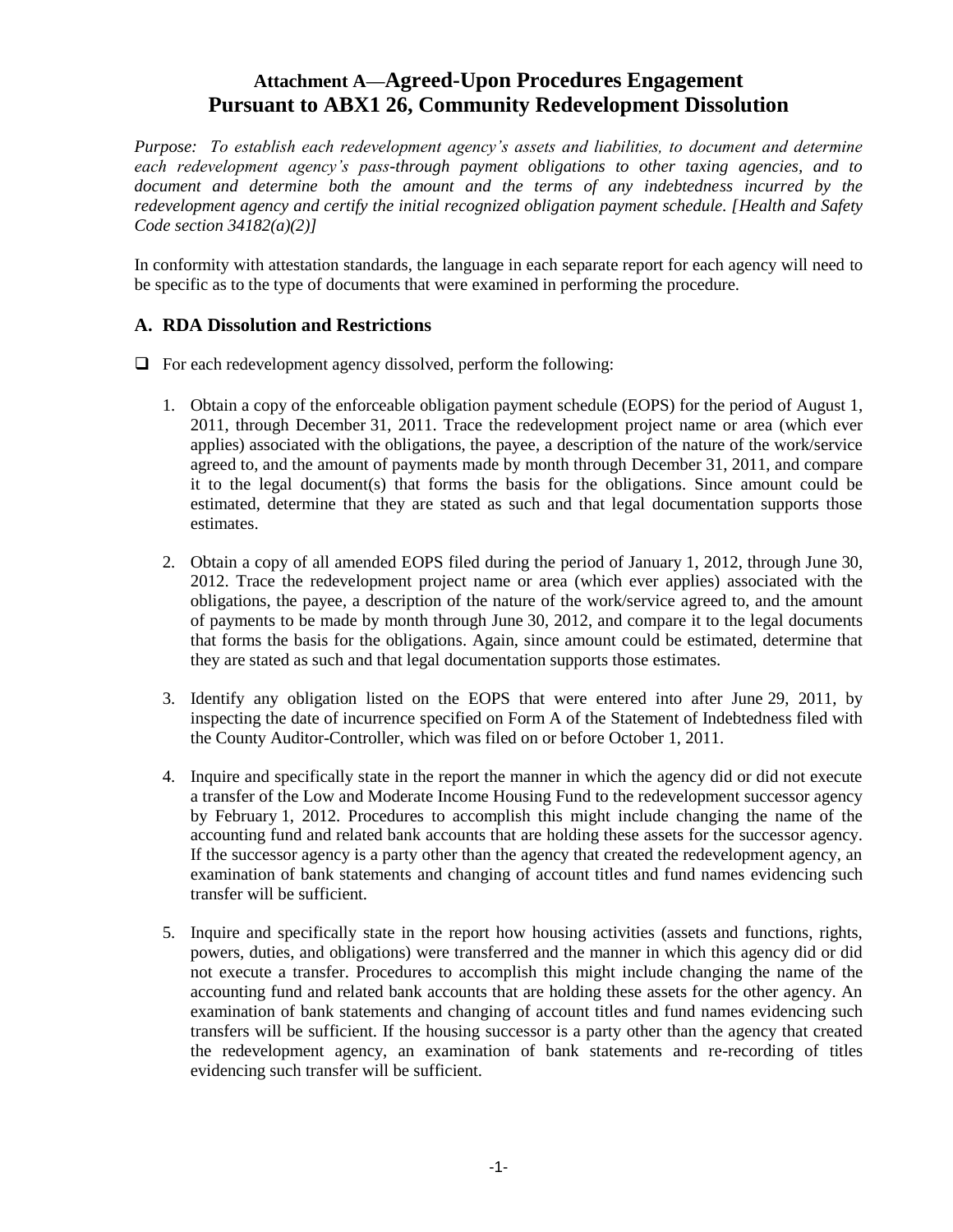#### **B. Successor Agency**

- 1. Inspect evidence that a successor agency (A) has been established by February 1, 2012; and (B) the successor agency oversight board has been appointed, with names of the successor agency oversight board members, which must be submitted to the Department of Finance by May 1, 2012.
- 2. Inquire regarding the procedures accomplished and specifically state in the report the manner in which this agency did or did not execute a transfer of operations to the successor agency, which was due by February 1, 2012. Procedures to accomplish this might include changing the name of the accounting fund and related bank accounts that are holding these assets for the successor agency. If the successor agency is a party other than the agency that created the redevelopment agency, an examination of bank statements and changing of account titles and fund names evidencing such transfers will be sufficient.
- 3. Ascertain that the successor agency has established the Redevelopment Obligation Retirement Fund(s) in its accounting system.
- 4. Inspect the EOPS and ROPS and identify the payments that were due to be paid through the date of the AUP report. Select a sample (based on a dollar amount and/or percentage amount as determined by the County Auditor-Controller) and compare the payments that were due to be paid through the date of the AUP report to a copy of the cancelled check or other documentation supporting the payment.
- 5. Obtain listings that support the asset figures (cash, investments, accounts receivable, notes, receivables, fixed assets, etc.) in the audited financial statements as of June 30, 2010, June 30, 2011, or the agency's fiscal year ending \_\_\_\_\_\_\_\_\_\_, and as of January 31, 2012, as determined by the successor agency and include as an attachment to the AUP report.

### **C. Recognized Obligation Payment Schedule (Draft ROPS)**

- $\Box$  Obtain a copy of the initial draft of the ROPS from the successor agency.
	- 1. Inspect evidence that the initial draft of the ROPS was prepared by March 1, 2012.
	- 2. Note in the minutes of the Oversight Board that the draft ROPS has been approved by the Oversight Board. If the Oversight Board has not yet approved the draft ROPS as of the date of the AUP, this should be mentioned in the AUP report.
	- 3. Inspect evidence that a copy of the draft ROPS was submitted to the County Auditor-Controller, State Controller, and Department of Finance.
	- 4. Inspect evidence that the draft ROPS includes monthly scheduled payments for each enforceable obligation for the current six-month reporting time period.
	- 5. Select a sample (based on dollar amount and/or percentage amount as determined by the \_\_\_\_\_\_\_\_\_\_\_ County Auditor-Controller) and trace enforceable obligations listed on the draft ROPS to the legal document that forms the basis for the obligation.
	- 6. Trace the obligations enumerated on the draft ROPS to the obligations enumerated on the EOPS (including amendments) and note any material differences as agreed to by the  $\Box$ County Auditor-Controller.